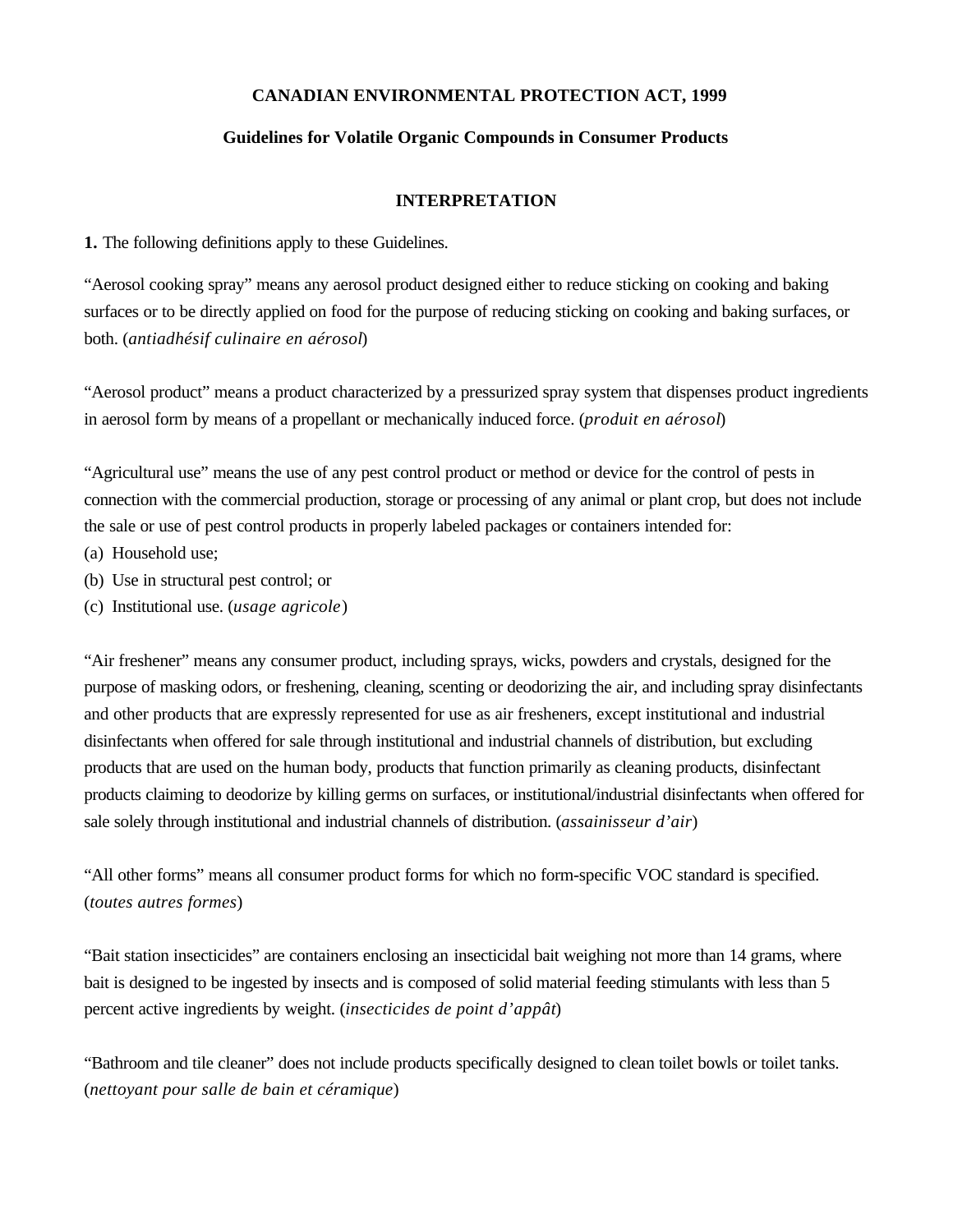"Carburetor and choke cleaner" does not include products designed to be introduced directly into fuel lines or fuel storage tanks prior to introduction into the carburetor, or any solvent use described in the 1995 Canadian Council of Ministers of the Environment report: "Environmental Code of Practice for the Reduction of Solvent Emissions from Commercial and Industrial Degreasing Facilities." (*nettoyant à carburateur et à étrangleur*)

"Construction and panel adhesive" means any one-component household adhesive having gap-filling capabilities that distributes stress uniformly throughout the bonded area, resulting in a reduction or elimination of mechanical fasteners. (*adhésif d'assemblage et à panneaux*)

"Consumer" means any person who acquires any consumer product for personal, family, household, or institutional use. (*consommateur*)

"Consumer product" means any product set out in Annex 1 or 2. (*produit de consommation*)

"Contact adhesive" means any household adhesive that:

- (a) When applied to two substrates, forms an instantaneous, non repositionable bond;
- (b) When dried to touch, exhibits a minimum 30-minute bonding range; and
- (c) Bonds only to itself without the need for reactivation by solvents or heat. (*adhésif de contact*)

"Container or packaging" means the part or parts of the consumer product that serve only to contain, enclose, incorporate, deliver, dispense, wrap, or store the chemically formulated substance or mixture of substances that is solely responsible for accomplishing the purposes for which the product was designed or intended, and includes any article onto or into which the principal display panel is incorporated, etched, printed, or attached. (*contenant ou emballage*)

"Crawling bug insecticide" means any insecticide product that is designed for use against crawling arthropods including, but not limited to, ants, cockroaches, mites (but not house dust mites), silverfish or spiders, but does not include products for agricultural use or products designed to be used exclusively on humans or animals. (*insecticide pour insects rampants*)

"Double-phase aerosol air freshener" means an aerosol air freshener with liquid contents in two or more distinct phases that require the product container to be shaken before use to mix the phases, producing an emulsion. (*assainisseur d'air diphasique en aérosol*)

"Dusting aid" means a product designed to assist in removing dust and other soils from floors and other surfaces without leaving a wax or silicone-based coating, but does not include products that consist entirely of compressed gases for use in electronic or other specialty areas. (*produit d'époussetage*)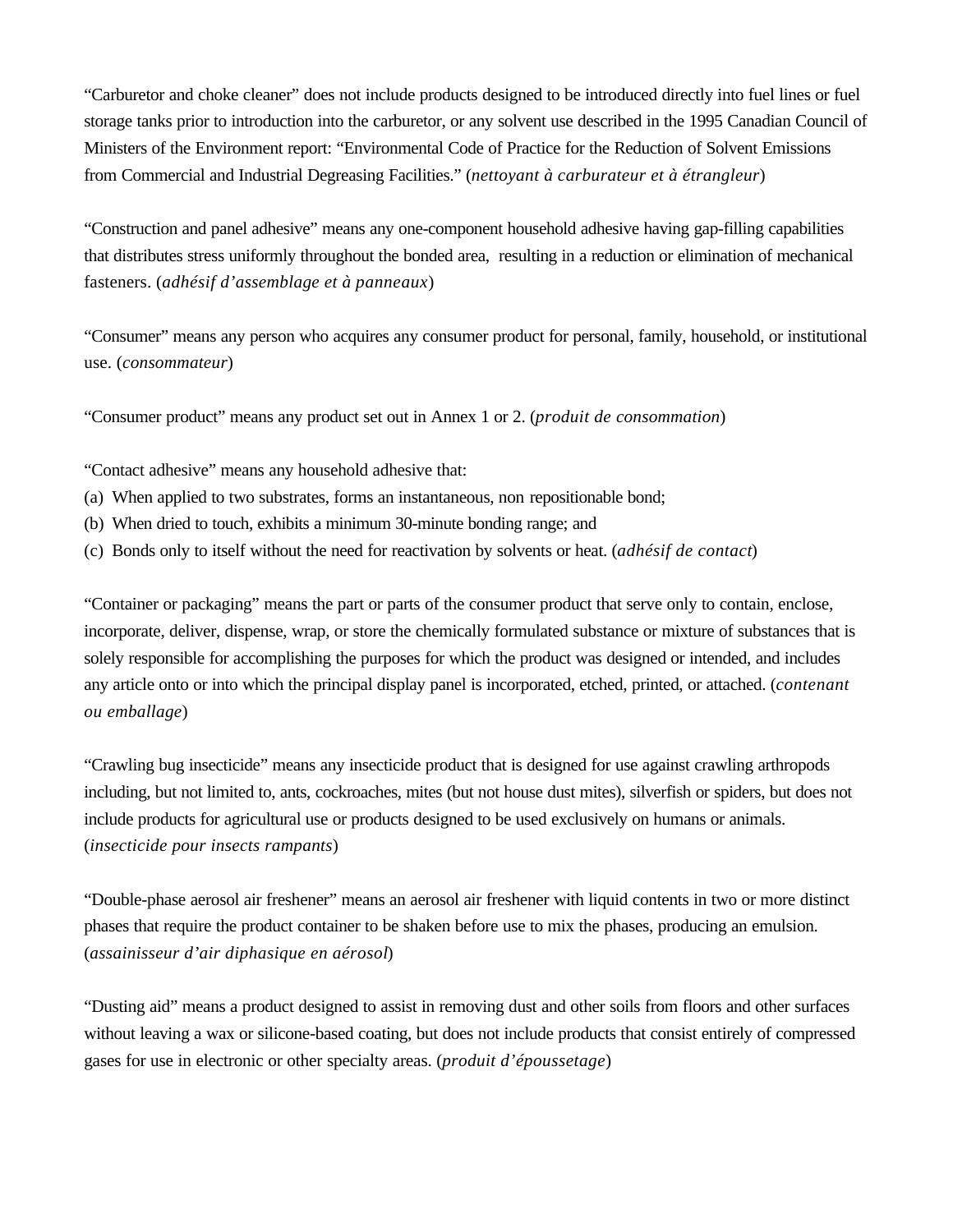"Engine degreaser" means a cleaning product designed to remove grease, grime, oil, and other contaminants from the external surfaces of engines and other mechanical parts, but does not include any solvent used in parts washing equipment or any solvent use described in the 1995 Canadian Council of Ministers of the Environment report: "Environmental Code of Practice for the Reduction of Solvent Emissions from Commercial and Industrial Degreasing Facilities". (*dégraissant pour moteur*)

"Establishments" include government agencies, factories, schools, hospitals, sanitariums, prisons, restaurants, hotels, stores, automobile service and parts centers, health clubs, theaters or transportation companies. (*établissement*)

"Fabric protectant" means a product designed to be applied to fabric substrates to protect the surface from soiling due to dirt and other impurities or to reduce absorption of water into fabric fibers, but does not include siliconebased products whose function is to provide water repellency or products designed for use solely on dry clean only fabrics. (*protège-tissu*)

"Flea and tick insecticide" means any insecticide product that is designed for use against fleas, ticks, and their larvae, or their eggs, but does not include products that are designed to be used exclusively on humans or animals or their bedding. (*insecticide anti-puces et tiques*)

"Flexible flooring material" means asphalt, cork, linoleum, no-wax, rubber, seamless vinyl and vinyl composite flooring. (*revêtement de sol souple*)

"Floor polish or wax" means a wax, polish, or any other product designed to polish, protect, or enhance floor surfaces by leaving a protective coating that is designed to be periodically replenished, but does not include spray buff products, products designed solely for the purpose of cleaning floors, floor finish strippers and products designed for unfinished wood floors. (*encaustique ou cire*)

"Floor seam sealer" means any low viscosity specialty adhesive used in small quantities for the sole purpose of bonding adjoining rolls of installed flexible sheet flooring or to fill any minute gaps between adjoining rolls. (*produit de remplissage pour joints de revêtement de sol*)

"Flying bug insecticide" means any insecticide product that is designed for use against flying insects, but does not include wasp and hornet insecticide products that are designed to be used exclusively on humans or animals, or their bedding. (*insecticide pour insectes volants*)

"Fragrance" means a substance or mixture of aroma chemicals, natural essential oils and other functional components that is added to a consumer product to impart an odor or scent, or to counteract a malodor. (*parfum*)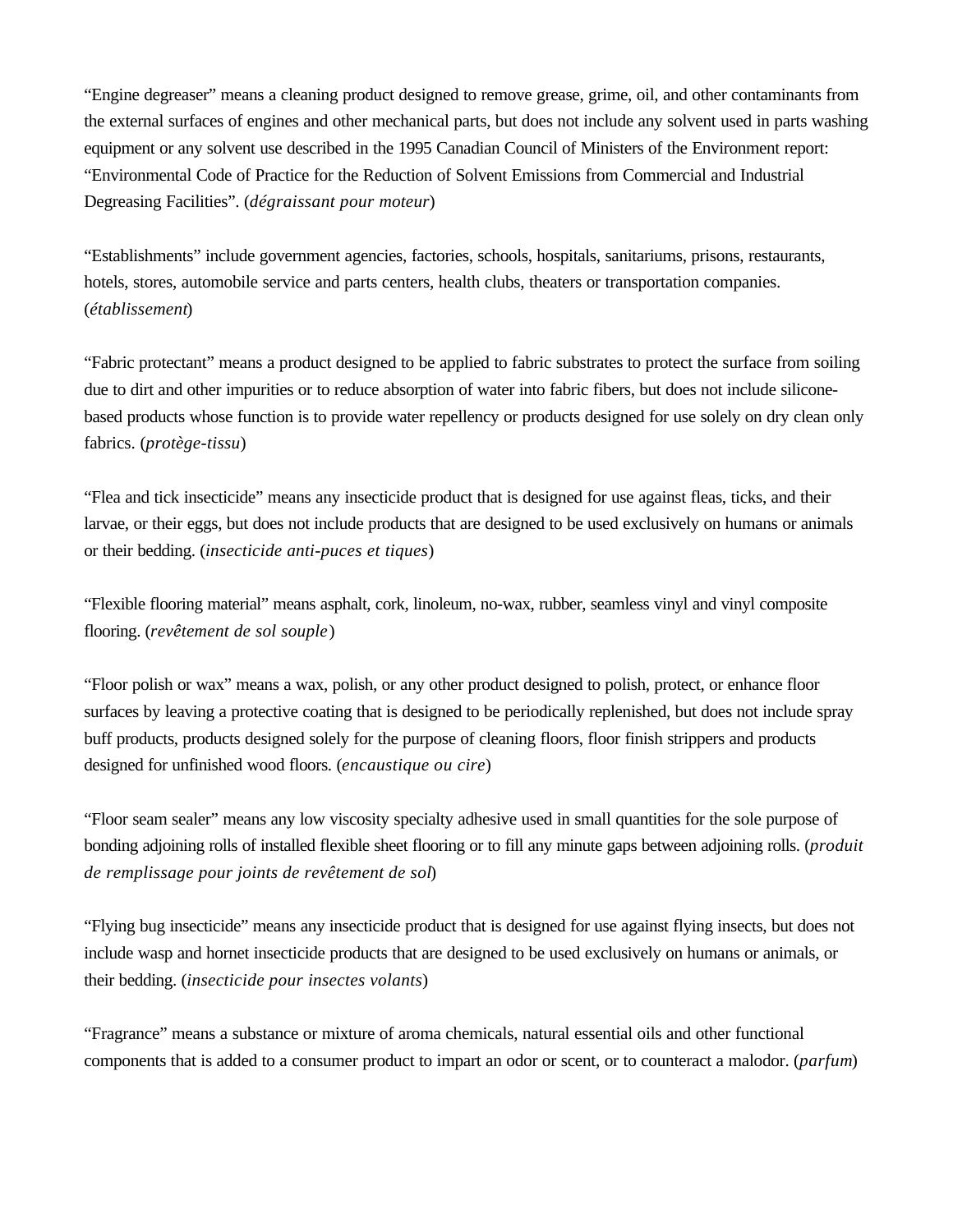"Furniture maintenance product" means a wax, polish, conditioner or any other product designed for the purpose of polishing, protecting or enhancing finished wood surfaces other than floors, but does not include dusting aids, products designed solely for the purpose of cleaning, and products designed to leave a permanent finish such as stains, sanding sealers and lacquers. (*produit d'entretien de mobilier*)

"Gel" means a colloid in which the dispersed phase has combined with the continuous phase to produce a semisolid material. (*gel*)

"General purpose adhesive" means any non-aerosol household adhesive designed for use on a variety of substrates, but does not include contact adhesives, or construction and panel adhesives. (*adhésif à usage général*)

"General purpose cleaner" means a product designed for general all-purpose cleaning, in contrast to cleaning products designed to clean specific substrates in certain situations including products designed for general floor cleaning, kitchen or countertop cleaning, and cleaners designed to be used on a variety of hard surfaces. (*produit de nettoyage à usage général*)

"Glass cleaner" means a cleaning product designed primarily for cleaning surfaces made of glass, but does not include products designed solely for the purpose of cleaning optical materials used in eyeglasses, photographic equipment, scientific equipment and photocopying machines. (*nettoyant pour verre*)

"Hair mousse" means a hairstyling foam designed to facilitate styling of a coiffure. (*mousse capillaire*)

"Household adhesive" means any household product that is used to bond one surface to another by attachment, but does not include products used on humans or animals, adhesive tape, contact paper, wallpaper shelf liners or any other product with an adhesive incorporated onto or in an inert substrate. (*adhésif à usage domestique*)

"Household product" means any consumer product that is primarily designed to be used inside or outside of living quarters or residences, including the immediate surroundings, which are occupied or intended for occupation by individuals. (*produit à usage domestique*)

"Innovative consumer product" means a consumer product that introduces a new method or idea. (*produit de consommation innovant*)

"Insecticide" means a pest control product that is designed for use against insects or other arthropods, excluding any product that is:

- (a) For agricultural use;
- (b) A restricted use pest control product; or
- (c) products whose use requires a structural pest control license. (*insecticide*)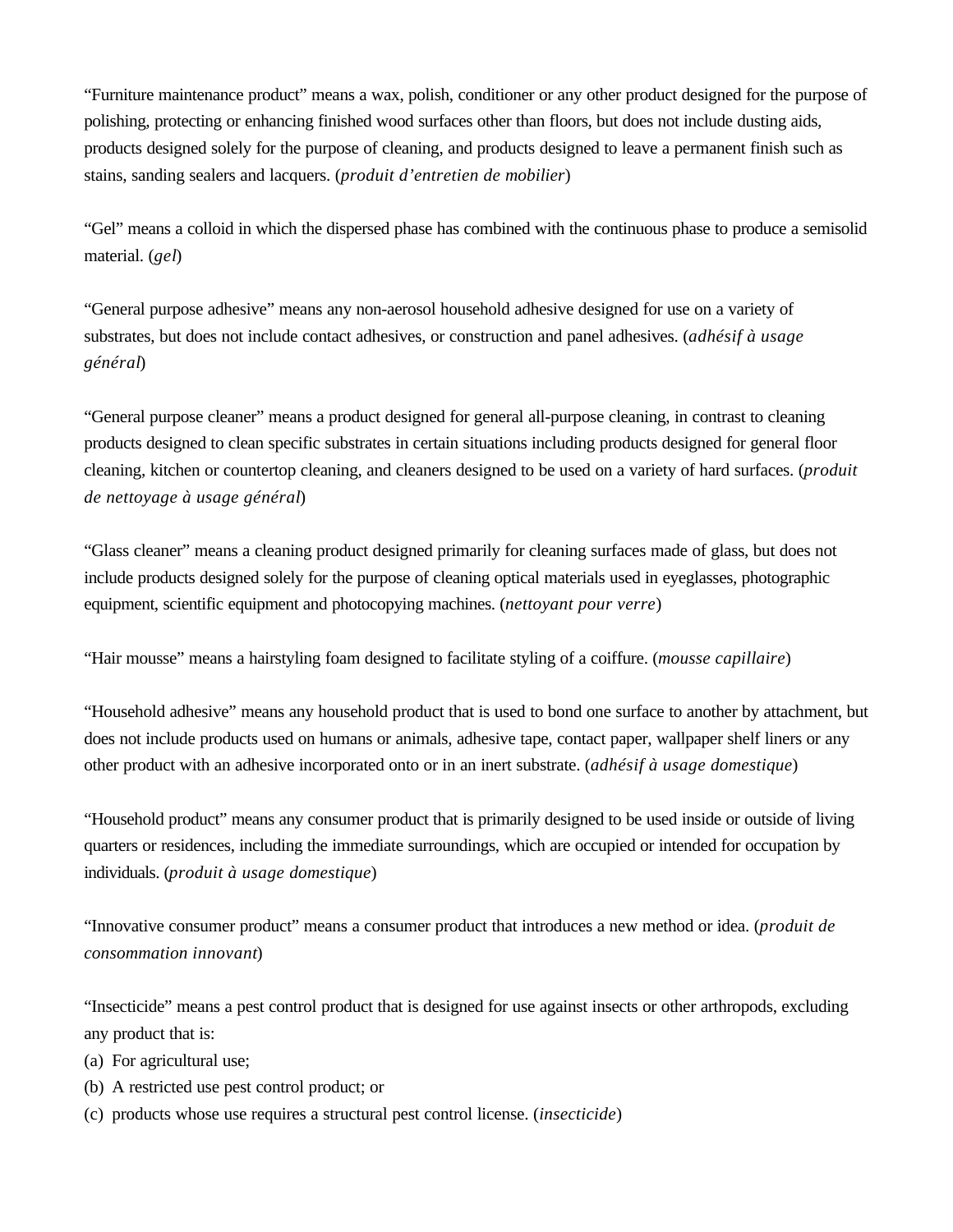"Insecticide fogger" means any insecticide product designed to release all or most of its content as a fog or mist into indoor areas during a single application. (*nébulisateur insecticide*)

"Institutional product" means a consumer product that is designed for use in the maintenance or operation of an establishment that manufactures, transports, sells goods or commodities, or provides services for profit; or is engaged in the nonprofit promotion of a particular public, educational or charitable cause, but does not include household products and products that are incorporated into or used exclusively in the manufacture or construction of the goods, or commodities produced by the establishment. (*produit à usage institutionnel*)

"Institutional use" means use within the confines of or on property for the operation of an establishment's buildings or premises. (*usage institutionnel*)

"Label" means any written, printed or graphic matter affixed to, applied to, attached to, blown into, formed, molded into, embossed on, or appearing upon any consumer product package for purposes of branding, identifying or giving information with respect to the product or to the contents of the package. (*étiquette*)

"Laundry pre-wash" means a product that is designed for application to a fabric prior to laundering, and that supplements and contributes to the effectiveness of laundry detergents and/or provides specialized performance. (*produit de prélavage*)

"Laundry starch product" means a product that is designed for application to a fabric, either during or after laundering, to impart and prolong a crisp look and may also facilitate ironing of the fabric, and includes fabric finish, sizing and starch. (*produit à empeser*)

"Lawn and garden insecticide" means an insecticide product designed primarily to be used in household lawn and garden areas. (*insecticide pour pelouse et jardin*)

"Manufacturer" means any person who manufactures or processes a consumer product. Manufacturers include:

- (a) Processors who blend and mix consumer products,
- (b) Contract fillers who develop formulas and package these formulas under a distributor's label;
- (c) Contract fillers who manufacture products using formulas provided by a distributor; and
- (d) Distributors who specify formulas to be used by a contract filler or processor. (*fabricant*)

"Non resilient flooring" means floor of a rigid mineral content, and includes terrazzo, marble, slate, granite, brick, stone, ceramic tile and concrete. (*revêtement de sol dur*)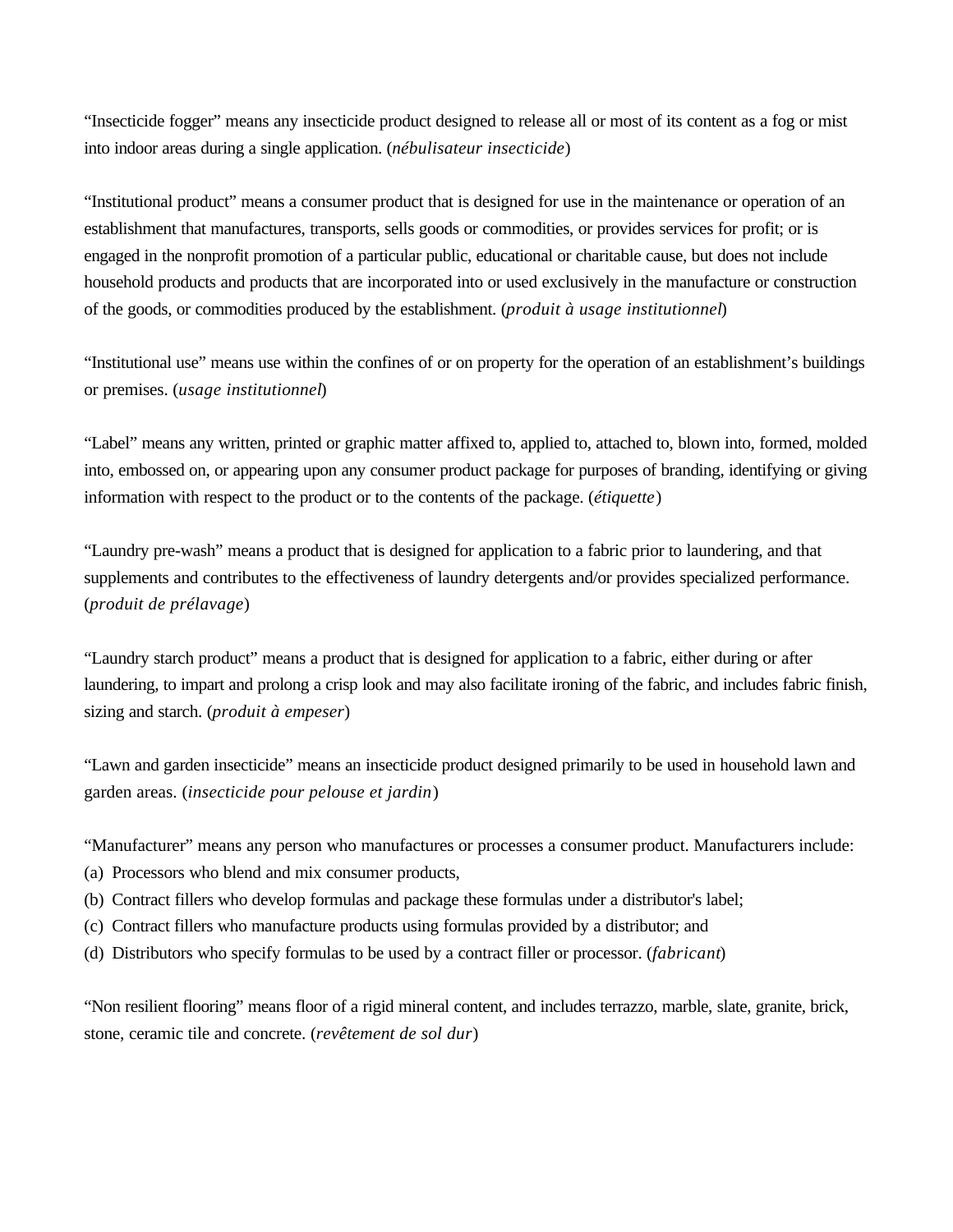"Pest control product" means any product, device, organism, substance or thing that is manufactured, represented, sold or used as a means for directly or indirectly controlling, preventing, destroying, mitigating, attracting or repelling any pest, and includes

- (a) any compound or substance that enhances or modifies or is intended to enhance or modify the physical or chemical characteristics of a control product to which it is added, and
- (b) any active ingredient used for the manufacture of a control product. (*produit antiparasitaire*)

"Principal display panel(s)" means that part, or those parts, of a label that are so designed as to most likely be displayed, presented, shown or examined under normal and customary conditions of display or purchase. (*panneau d'affichage principal*)

"Product category" means that applicable category which best describes the product as listed in Annex 1 and Annex 2 of these Guidelines, and which appears on the product's principal display panel. (*catégorie du produit*)

"Product form" means the form that most accurately describes the product's dispensing form including aerosols, gels, liquids, pump sprays and solids. (*forme du produit*)

"Pump spray" means a non-pressurized packaging system in which the product ingredients are expelled only while a pumping action is applied to a button, trigger or other actuator. (*atomiseur*)

"Restricted use pest control product" means a pest control product that has been classified as restricted by or under the Pest Control Products Act. (*produit antiparasitaire à usage restreint*)

 "Single-phase aerosol air freshener" means an aerosol air freshener with liquid contents in a single homogeneous phase that does not require that the product container be shaken before use. (*assainisseur d'air monophasique en aérosol*)

"Spray buff product" means a product designed to restore a worn floor finish in conjunction with a floor buffing machine and special pad. (*encaustique à vaporiser*)

"Structural waterproof adhesive" means an adhesive whose bond lines are resistant to conditions of continuous immersion in fresh or salt water. (*adhésif structural hydrofuge*)

"Underarm antiperspirant" means any aerosol product that is intended by the manufacturer to be used to reduce perspiration in the human axilla by at least 20 percent in at least 50 percent of a target population. (*antisudorifique axillaire*)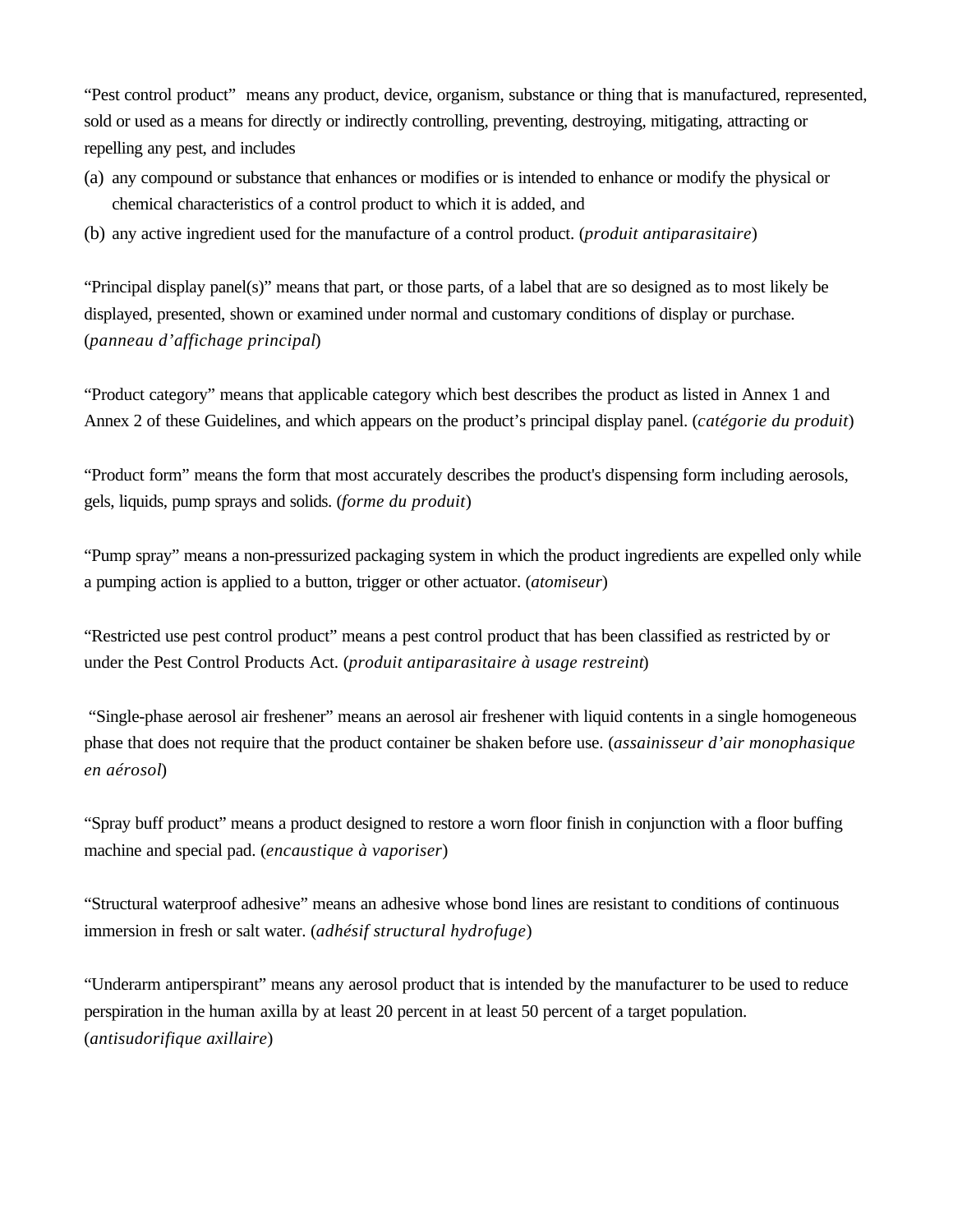"Underarm deodorant" means any aerosol product that is intended by the manufacturer to be used to minimize odor in the human axilla by retarding the growth of bacteria that cause the decomposition of perspiration. (*désodorisant axillaire*)

"Volatile organic compound" or "VOC"<sup>1</sup> means any volatile organic compound that participates in atmospheric photochemical reactions, excluding the following :

- (*a*) methane;
- (*b*) ethane;
- (*c*) methylene chloride (dichloromethane);
- (*d*) 1,1,1-trichloroethane (methyl chloroform);
- (*e*) 1,1,2-trichloro-1,2,2-trifluoroethane (CFC-113);
- (*f*) trichlorofluoromethane (CFC-11);
- (*g*) dichlorodifluoromethane (CFC-12);
- (*h*) chlorodifluoromethane (HCFC-22);
- (*i*) trifluoromethane (HFC-23);
- (*j*) 1,2-dichloro 1,1,2,2-tetrafluoroethane (CFC-114);
- (*k*) chloropentafluoroethane (CFC-115);
- (*l*) 1,1,1-trifluoro 2,2-dichloroethane (HCFC-123);
- (*m*) 1,1,1,2-tetrafluoroethane (HFC-134a);
- (*n*) 1,1-dichloro 1-fluoroethane (HCFC-141b);
- (*o*) 1-chloro 1,1-difluoroethane (HCFC-142b);
- (*p*) 2-chloro-1,1,1,2-tetrafluoroethane (HCFC-124);
- (*q*) pentafluoroethane (HFC-125);
- (*r*) 1,1,2,2-tetrafluoroethane (HFC-134);
- (*s*) 1,1,1-trifluoroethane (HFC-143a);

 $\overline{a}$ 

<sup>1</sup> Explanatory note: The following compounds are excluded by definition: carbon monoxide, carbon dioxide, carbonic acid, metallic carbides or carbonates, and ammonium carbonate.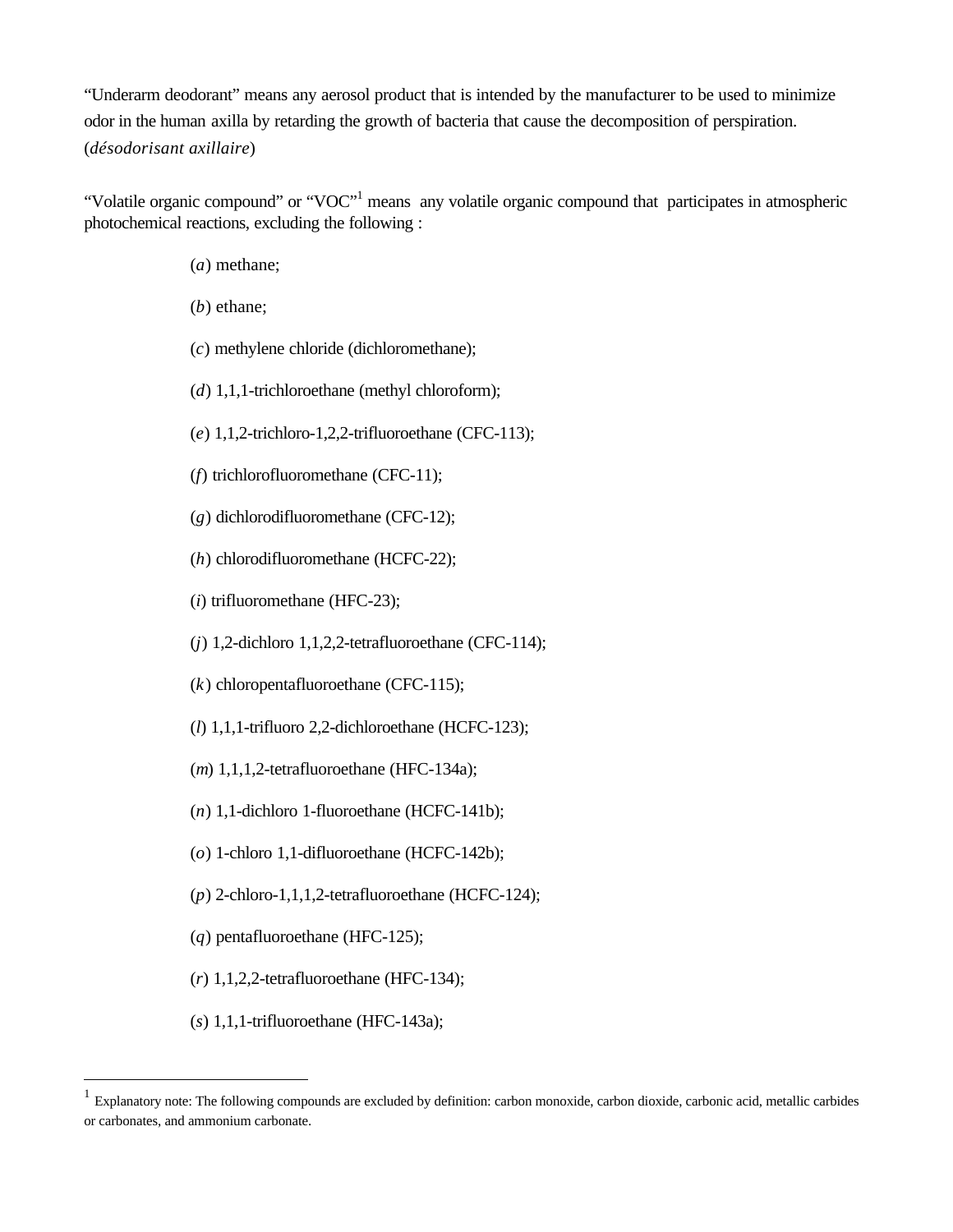- (*t*) 1,1-difluoroethane (HFC-152a);
- (*u*) parachlorobenzotrifluoride (PCBTF);
- (*v*) cyclic, branched or linear completely methylated siloxanes;
- (*w*) acetone;
- (*x*) perchloroethylene (tetrachloroethylene);
- (*y*) 3,3-dichloro-1,1,1,2,2-pentafluoropropane (HCFC-225ca);
- (*z*) 1,3-dichloro-1,1,2,2,3-pentafluoropropane (HCFC-225cb);
- (*z*.1) 1,1,1,2,3,4,4,5,5,5-decafluoropentane (HFC 43-10mee);
- (*z*.2) difluoromethane (HFC-32);
- (*z*.3) ethylfluoride (HFC-161);
- (*z*.4) 1,1,1,3,3,3-hexafluoropropane (HFC-236fa);
- (*z*.5) 1,1,2,2,3-pentafluoropropane (HFC-245ca);
- (*z*.6) 1,1,2,3,3-pentafluoropropane (HFC-245ea);
- (*z*.7) 1,1,1,2,3-pentafluoropropane (HFC-245eb);
- (*z*.8) 1,1,1,3,3-pentafluoropropane (HFC-245fa);
- (*z*.9) 1,1,1,2,3,3-hexafluoropropane (HFC-236ea);
- (*z*.10) 1,1,1,3,3-pentafluorobutane (HFC-365mfc);
- (*z*.11) chlorofluoromethane (HCFC-31);
- (*z*.12) 1 chloro-1-fluoroethane (HCFC-151a);
- (*z*.13) 1,2-dichloro-1,1,2-trifluoroethane (HCFC-123a);
- (*z*.14) 1,1,1,2,2,3,3,4,4-nonafluoro-4-methoxy-butane (C4F 9OCH3 );
- $(z.15)$  2-(difluoromethoxymethyl)-1,1,1,2,3,3,3-heptafluoropropane ((CF<sub>3</sub>)<sub>2</sub>CFCF<sub>2</sub>OCH<sub>3</sub>);
- (*z*.16) 1-ethoxy-1,1,2,2,3,3,4,4,4-nonafluorobutane (C4F9OC2H5 );
- $(z.17)$  2-(ethoxydifluoromethyl)-1,1,1,2,3,3,3-heptafluoropropane  $((CF_3)_2CFCF_2OC_2H_5)$ ; and
- (*z*.18) methyl acetate and perfluorocarbon compounds that fall into the following classes, namely,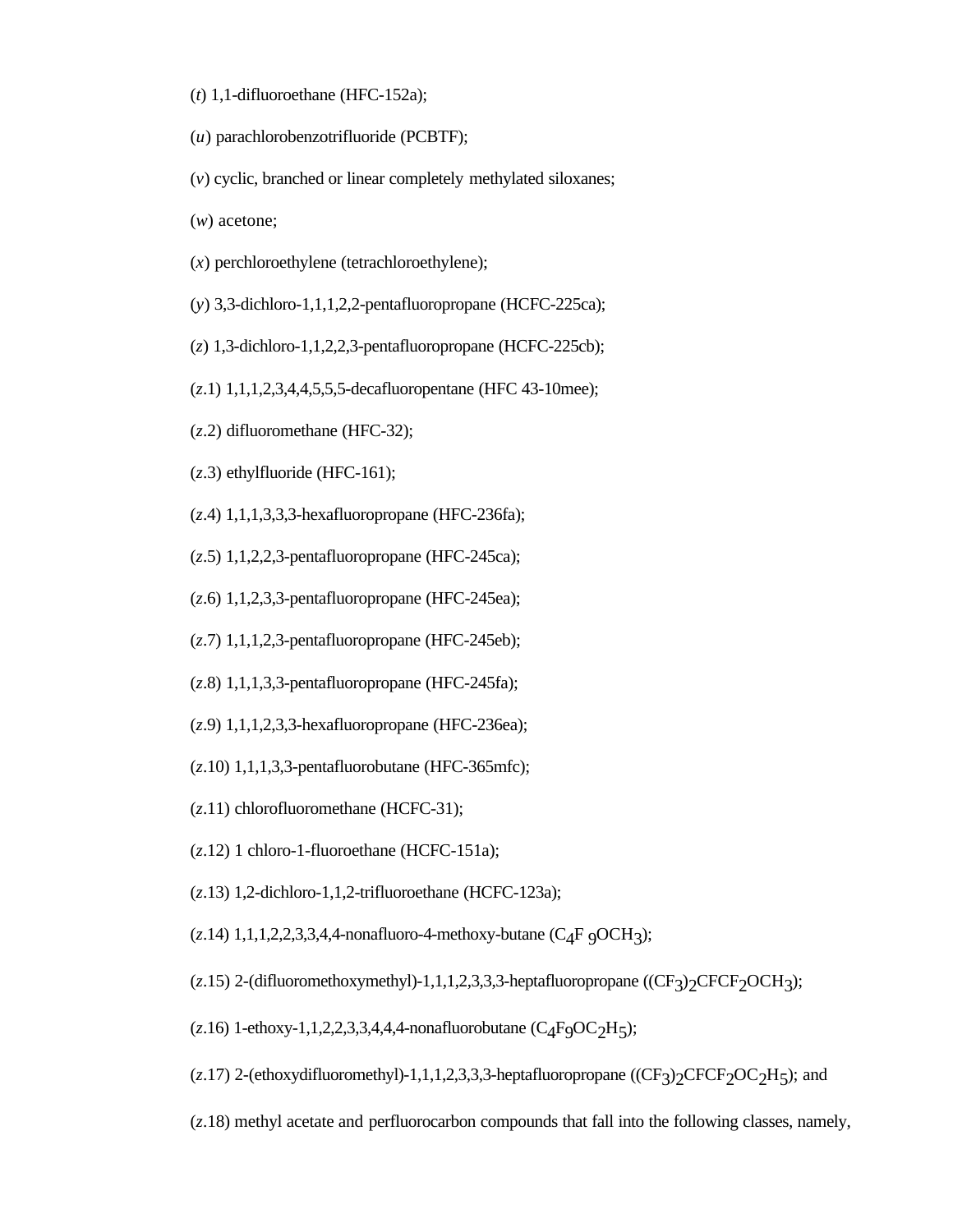- (i) cyclic, branched or linear completely fluorinated alkanes,
- (ii) cyclic, branched, or linear completely fluorinated ethers with no unsaturation,
- (iii) cyclic, branched or linear completely fluorinated tertiary amines with no unsaturation, and
- (iv) sulfur containing perfluorocarbons with no unsaturation and with sulfur bonds only to carbon and fluorine. (*composés organiques volatils (ou COV)*)

"Wasp and hornet insecticide" means any insecticide product that is designed for use against wasps, hornets, yellow jackets or bees by allowing the user to spray a high-volume directed stream or burst from a safe distance at the intended pest or its hiding place. (*guêpicide*)

"Wax" means an organic mixture or compound with low melting point and high molecular weight, which is solid at room temperature, and includes substances such as carnauba wax, lanolin and beeswax derived from plant and animal secretions; substances of a mineral origin such as ozocerite, montan and paraffin; and synthetic substances such as chlorinated naphthalenes and ethylenic polymers. (*cire*)

"Wood floor wax" means wax-based products for use solely on wood floors. (*cire à parquet*)

#### **APPLICATION**

**2.**(1) These Guidelines apply to any person who manufactures or imports consumer products for use in Canada.

- (2) The following consumer products are exempt from these Guidelines:
	- (a) Any consumer product manufactured in Canada solely for export.
	- (b) Insecticides and air fresheners containing at least 98-percent paradichlorobenzene or at least 98-percent naphthalene.
	- (c) Household adhesives sold in containers of 0.03 litre or less.
	- (d) Bait station insecticides.
	- (e) Air fresheners whose VOC constituents are 100-percent fragrance materials.
	- (f) Non-aerosol moth proofing products that are principally for the protection of fabric from damage by moths and other fabric pests in adult, juvenile, or larval forms.
	- (g) Flooring seam sealers used to join or fill the seam between two adjoining pieces of flexible sheet flooring.
- (3) Foggers are not subject to the specific VOC limitations for other categories of insecticides listed in Annex 1.
- (4) An innovative consumer product may exceed the applicable limit in Annex 1 or Annex 2 if the product demonstrates that, due to characteristics of the product formulation, design, delivery system, or other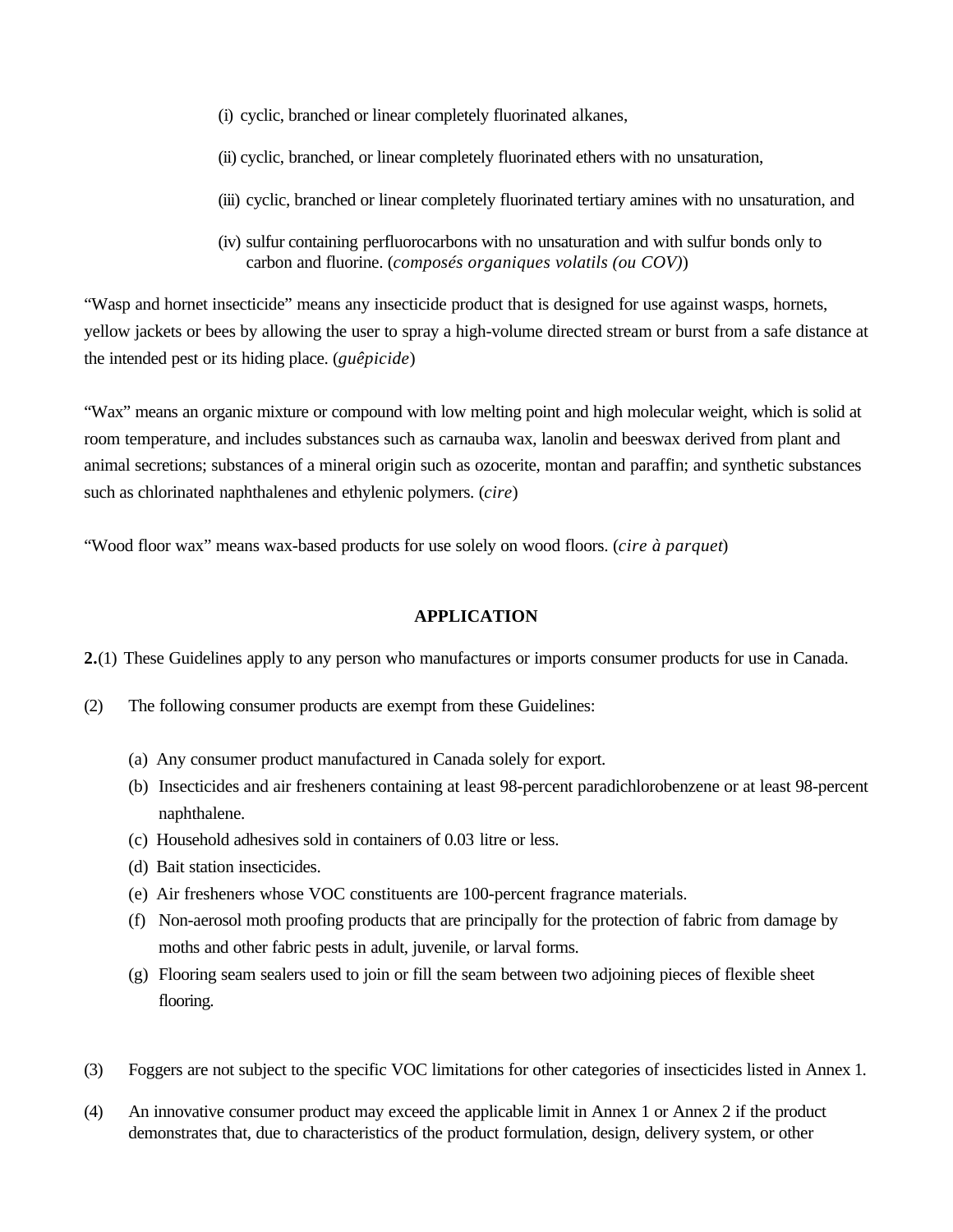factors, the use of the product will result in equal or less total VOC emissions. The manufacturer or importer should have access to records demonstrating this innovative approach meets these requirements.

### **STANDARDS**

- **3.**(1) The VOC content in consumer products for use in Canada should not exceed the content limits set in Annex 1 and Annex 2.
- (2) The VOC content for each product is calculated using records of the amounts of constituents used to manufacture the product.
- (3) For consumer products for which the label, packaging, or accompanying literature specifically states that the product should be diluted prior to use, the VOC content limits specified in these Guidelines shall apply to the product only after the minimum recommended dilution has taken place. For the purposes of this paragraph, "minimum recommended dilution" shall not include recommendations for incidental use of a concentrated product to deal with limited special applications such as hard-to-remove soil or stains.
- (4) Fragrances incorporated into a consumer product up to a combined level of 2 weight-percent shall not be included in the weight-percent VOC calculation.
- (5) The VOC content limits in Annex 1 shall not include any VOC that: (a) has a vapor pressure of less than 0.1 millimeters of mercury at 20 degrees Celsius; or (b) consists of more than 12 carbon atoms, if vapor pressure is unknown; or (c) has a melting point above 20 degrees Celsius and does not sublimate, if the vapor pressure is unknown.
- (6) The vapor pressure information provided by the raw material supplier may be used as long as the supplier uses a method to determine vapor pressure that is generally accepted by the scientific community.
- (7) For hydrocarbon solvents that are complex mixtures of many different compounds and that are supplied on a specification basis for use in a consumer product, the vapor pressure of the hydrocarbon blend may be used to demonstrate compliance with the VOC content limits set in Annex 1 and Annex 2.

### **RECORD KEEPING AND REPORTING**

- **4.** Any person who manufactures or imports consumer products for use in Canada should:
	- (a) Keep records in Canada of the VOC content for all consumer products they manufacture or import; and
	- (b) Retain these records for at least 3 years, in a form suitable and readily available for review.
- **5.**(1) Manufacturers and importers may provide, within 6 months of the issuance of these Guidelines, a completed VOC Content Form to the Minister in the form set out in Annex 3 of these Guidelines.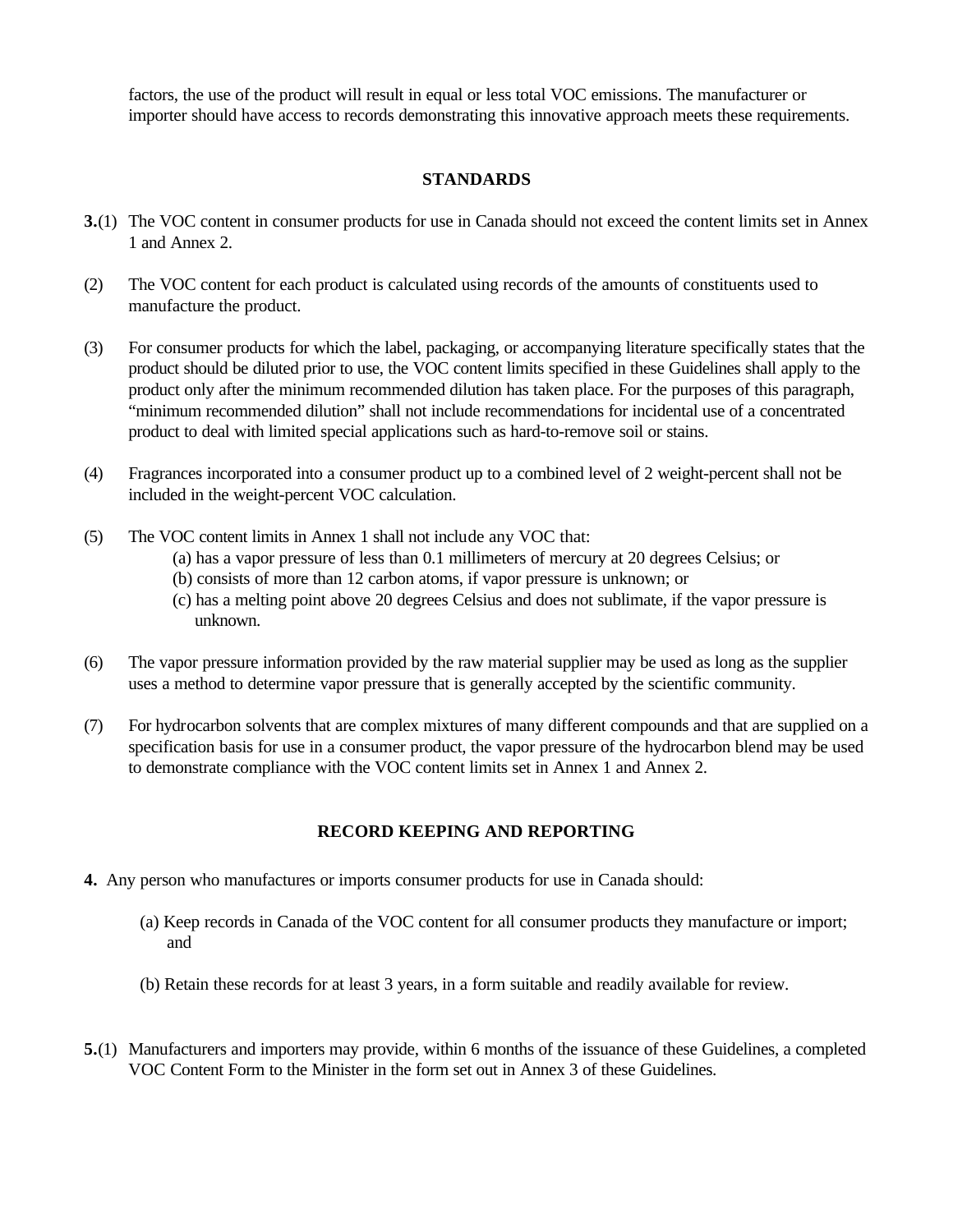(2) If the range of VOC content in a product category changes as a result of reformulation, manufacturers and importers may provide, within 6 months of reformulating a product, a revised VOC Content Form to the Minister in the form set out in Annex 3 of these Guidelines.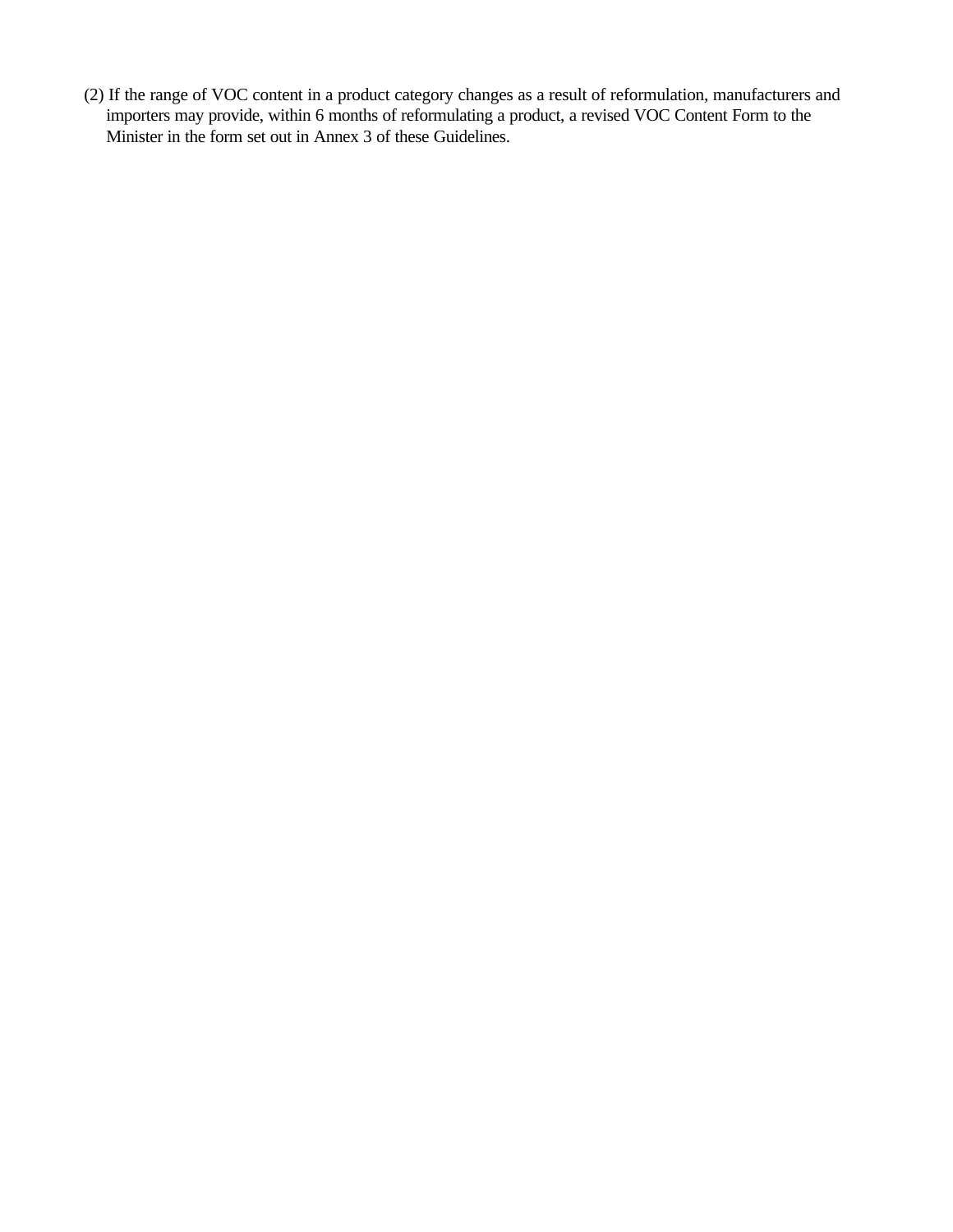# **Annex 1: VOC Content Limits**

 $\overline{\phantom{0}}$ 

| <b>VOC Content Limits</b>                |                                       |  |  |  |  |
|------------------------------------------|---------------------------------------|--|--|--|--|
| <b>Consumer Product Category</b>         | <b>Content Limit</b><br>(weight %VOC) |  |  |  |  |
| Air fresheners:                          |                                       |  |  |  |  |
| Single-phase                             | 70                                    |  |  |  |  |
| Double-phase                             | 30                                    |  |  |  |  |
| Liquids/pump sprays                      | 18                                    |  |  |  |  |
| Solids/gels                              | 3                                     |  |  |  |  |
| <b>Bathroom and tile cleaners:</b>       |                                       |  |  |  |  |
| Aerosols                                 | 7                                     |  |  |  |  |
| All other forms                          | 5                                     |  |  |  |  |
| <b>Carburetor and choke cleaners</b>     | 75                                    |  |  |  |  |
| <b>Cooking sprays - aerosol</b>          | 18                                    |  |  |  |  |
| <b>Dusting aids:</b>                     |                                       |  |  |  |  |
| Aerosols                                 | 35                                    |  |  |  |  |
| All other forms                          | 7                                     |  |  |  |  |
| <b>Engine degreasers</b>                 | 75                                    |  |  |  |  |
| <b>Fabric protectants</b>                | 75                                    |  |  |  |  |
| <b>Floor polishes/waxes:</b>             |                                       |  |  |  |  |
| Products for flexible flooring materials | 7                                     |  |  |  |  |
| Products for non resilient flooring      | 10                                    |  |  |  |  |
| Wood floor wax                           | 90                                    |  |  |  |  |
| Furniture maintenance products - aerosol | 25                                    |  |  |  |  |
| <b>General purpose cleaners</b>          | 10                                    |  |  |  |  |
| <b>Glass cleaners:</b>                   |                                       |  |  |  |  |
| Aerosols                                 | 12                                    |  |  |  |  |
| All other forms                          | 8                                     |  |  |  |  |
| <b>Hairsprays</b>                        | 80                                    |  |  |  |  |
| <b>Hair mousses</b>                      | 16                                    |  |  |  |  |
| <b>Hair styling gels</b>                 | 6                                     |  |  |  |  |
| <b>Household adhesives:</b>              |                                       |  |  |  |  |
| Aerosols                                 | 75                                    |  |  |  |  |
| Contact                                  | 80                                    |  |  |  |  |
| Construction and panel                   | 40                                    |  |  |  |  |
| General purpose                          | 10                                    |  |  |  |  |
| Structural waterproof                    | 15                                    |  |  |  |  |
| <b>Insecticides:</b>                     |                                       |  |  |  |  |
| Crawling bug                             | 40                                    |  |  |  |  |
| Flea and tick                            | 25                                    |  |  |  |  |
| Flying bug                               | 35                                    |  |  |  |  |
| Foggers                                  | 45                                    |  |  |  |  |
| Lawn and Garden                          | 20                                    |  |  |  |  |
| Laundry pre-wash:                        |                                       |  |  |  |  |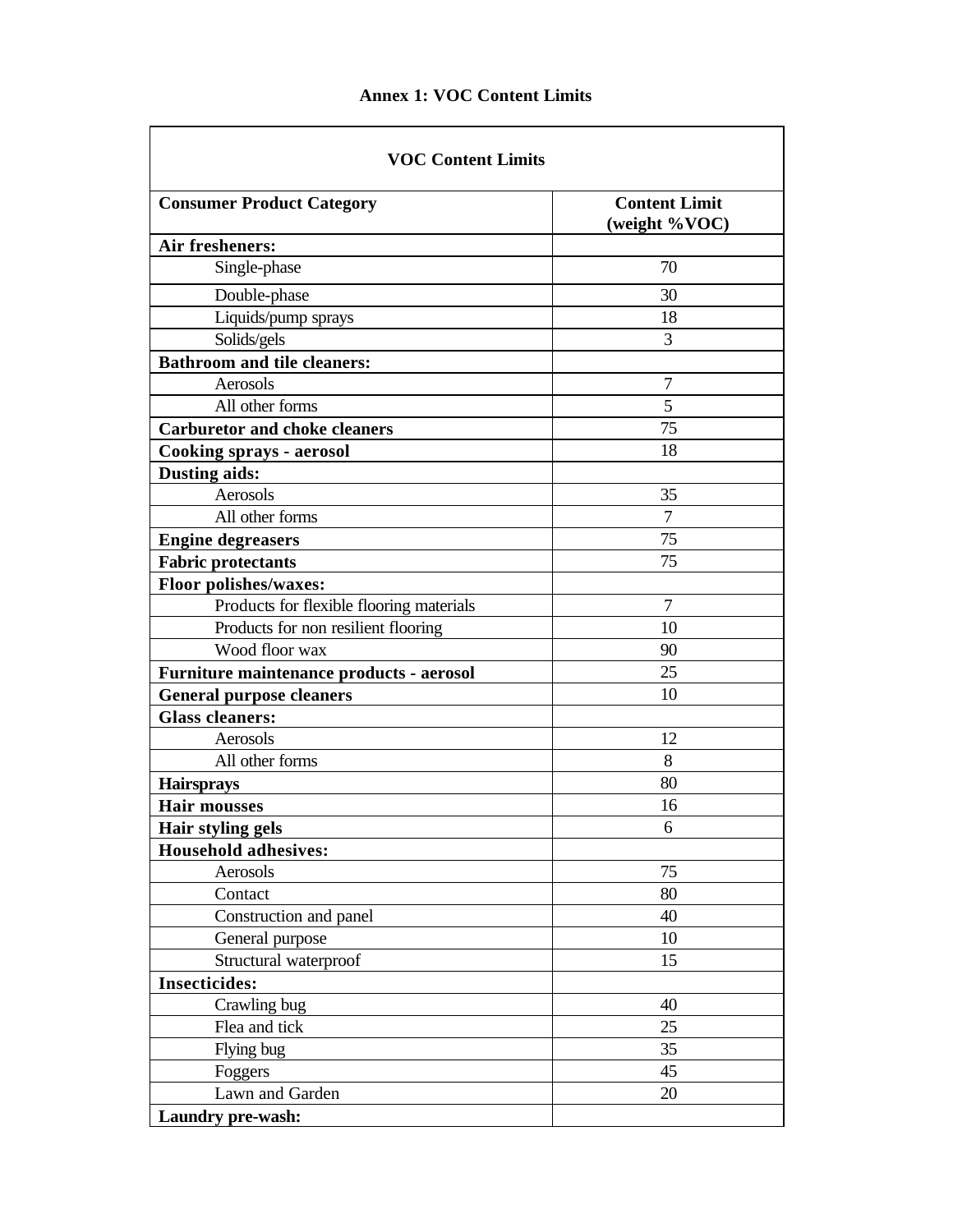| Aerosols/solids                |    |
|--------------------------------|----|
| All other forms                |    |
| <b>Laundry starch products</b> |    |
| <b>Nail polish removers</b>    | 85 |
| Oven cleaners:                 |    |
| Aerosols/pump sprays           |    |
| Liquids                        |    |
| <b>Shaving creams</b>          |    |

# **Annex 2: VOC Content Limits for Aerosol Underarm Antiperspirants and Deodorants**

| VOC Content Limits for Aerosol Underarm Antiperspirants and Deodorants                                     |                                        |  |  |  |
|------------------------------------------------------------------------------------------------------------|----------------------------------------|--|--|--|
| <b>Consumer Product Category</b>                                                                           | <b>Content Limit</b><br>(weight % VOC) |  |  |  |
| Underarm antiperspirants - aerosol <sup>1</sup>                                                            | 60                                     |  |  |  |
| Underarm deodorants - aerosol <sup>1</sup>                                                                 | 20                                     |  |  |  |
| Annex 2 applies only to VOCs with vapor pressure greater than 80 millimeters of mercury at $20^{\circ}$ C. |                                        |  |  |  |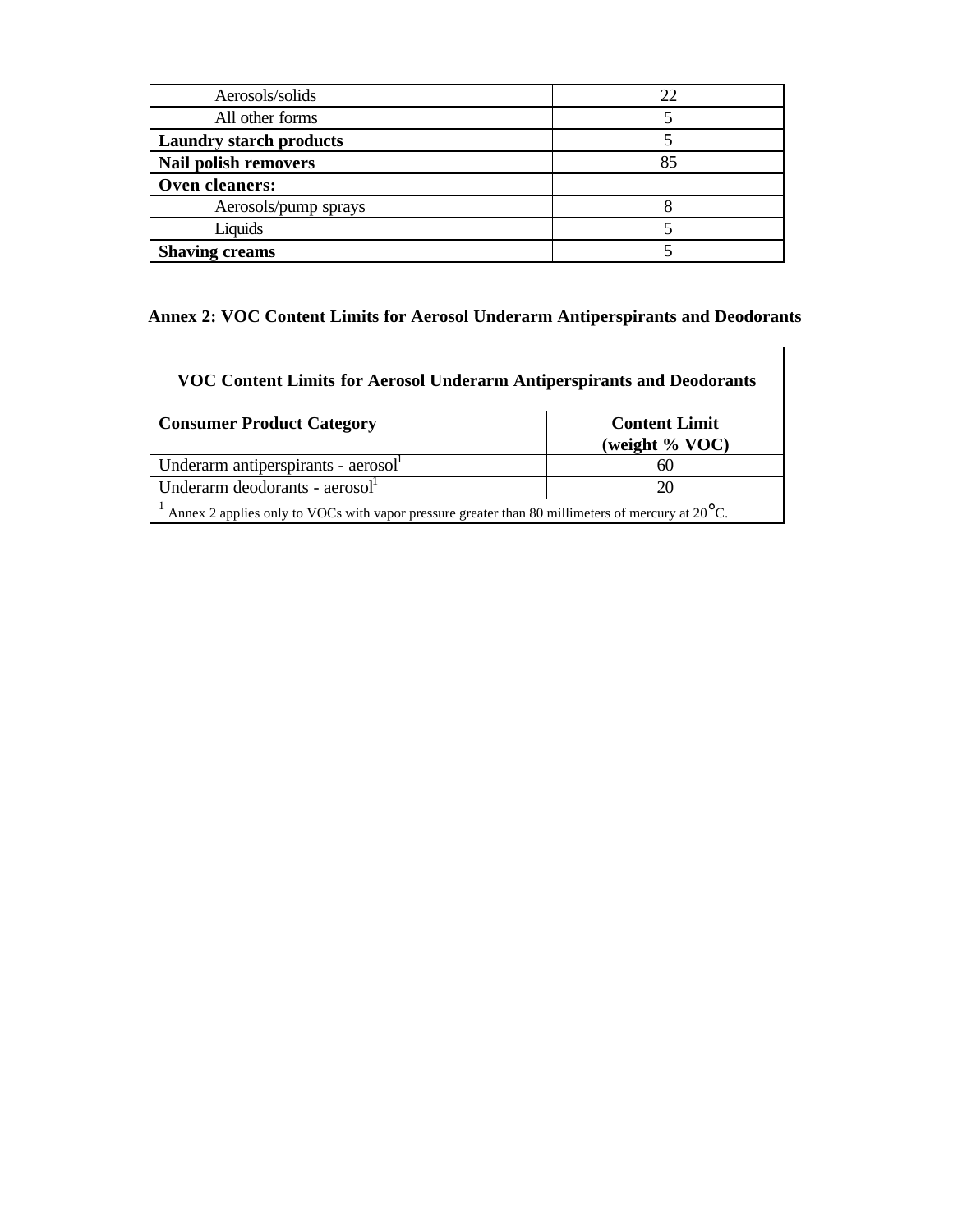## **Annex 3: VOC Content Form**

This document allows Environment Canada to collect company specific information related to the VOC content of products for each product category that is manufactured or imported for use in Canada.

Please indicate VOC content range in first column. Indicate in the Notes column, within each specific product category, the percentage of products that your company manufactures and/or imports that have achieved the proposed VOC limit. For those products not associated with your company, please put a check mark in the 'N/A' box. If you choose to indicate your plans to meet or exceed the VOC limit for specific categories, please provide your explanation in the Notes section at the bottom of the Form or on a separate sheet. Please indicate whether your company manufactures and/or imports the products. Finally, note the origin of the imports in the last column.

For more information contact:

Mr. Scott Howarth Head, Use Patterns and Controls Implementation Section Chemicals Control Division Environmental Protection Service Environment Canada Phone: (819) 953-1665 Fax: (819) 994-0007 Email: scott.howarth@ec.gc.ca

Please submit Annex 3 to:

The Minister of the Environment Environment Canada attn: Head, Use Patterns and Controls Implementation Section 351 St. Joseph Blvd.,  $12<sup>th</sup>$  floor Hull QC K1A 0H3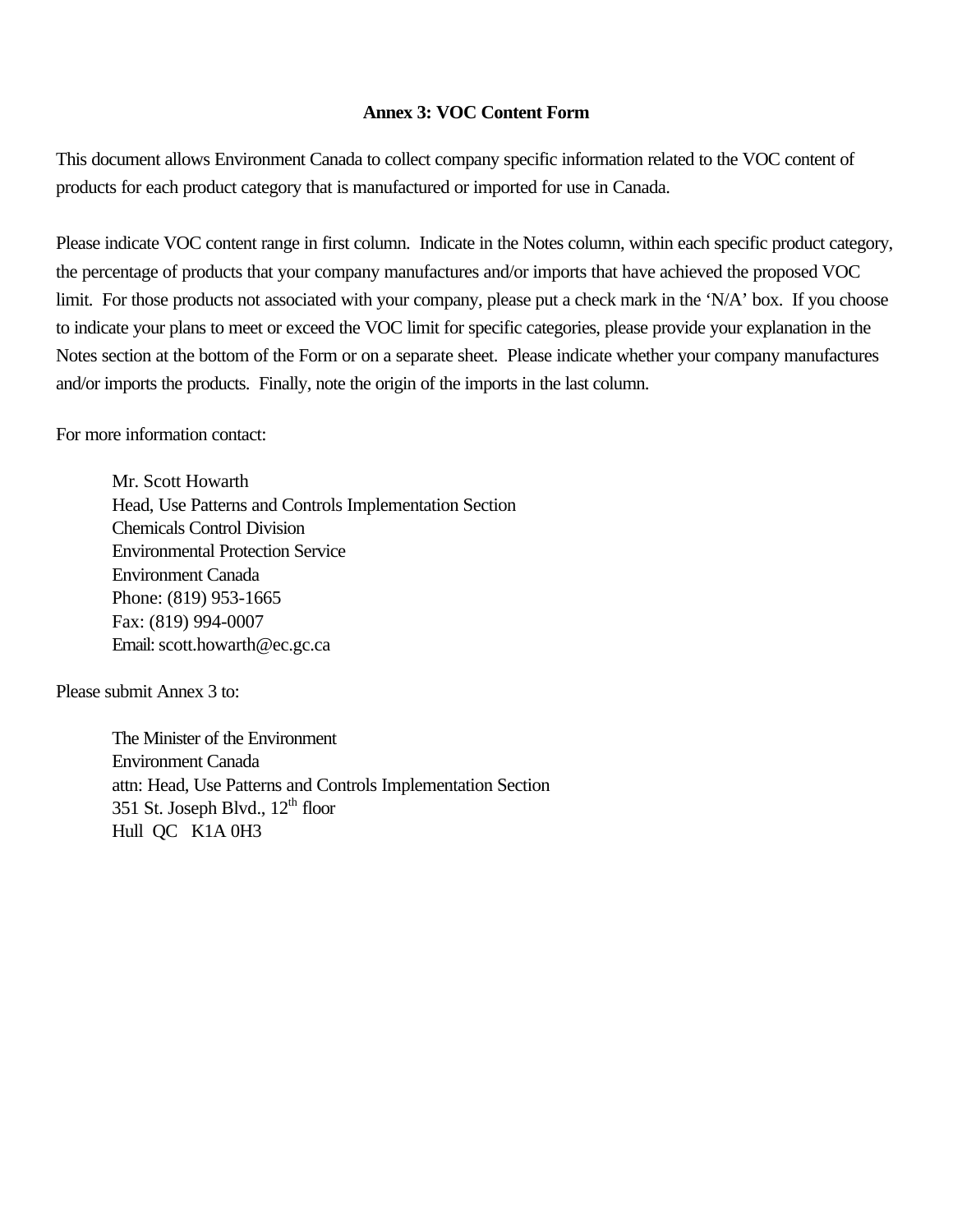# VOC CONTENT FORM

# **Information respecting the person submitting this report**

Name of person submitting this report: (e.g. corporation)

Address:

Name of officer or person authorized to act on behalf of Telephone No.: person submitting this report:

For Environment Canada Use

Title: Fax No.:

| <b>VOC Content Limits</b>                |                | <b>VOC</b> content |     |              | <b>Products</b><br>manufactured<br>in Canada | Country of origin of<br>products imported into<br><b>Canada</b> |
|------------------------------------------|----------------|--------------------|-----|--------------|----------------------------------------------|-----------------------------------------------------------------|
| <b>Product Category</b>                  | Weight-% VOC   | range              | N/A | <b>Notes</b> |                                              |                                                                 |
| Air fresheners:                          |                |                    |     |              |                                              |                                                                 |
| Single-phase                             | 70             |                    |     |              |                                              |                                                                 |
| Double-phase                             | 30             |                    |     |              |                                              |                                                                 |
| Liquids/pump sprays                      | 18             |                    |     |              |                                              |                                                                 |
| Solids/gels                              | 3              |                    |     |              |                                              |                                                                 |
| Bathroom and tile cleaners:              |                |                    |     |              |                                              |                                                                 |
| Aerosols                                 | $\tau$         |                    |     |              |                                              |                                                                 |
| All other forms                          | 5              |                    |     |              |                                              |                                                                 |
| Carburetor and choke cleaners            | 75             |                    |     |              |                                              |                                                                 |
| Cooking sprays--aerosol                  | 18             |                    |     |              |                                              |                                                                 |
| Dusting aids:                            |                |                    |     |              |                                              |                                                                 |
| Aerosols                                 | 35             |                    |     |              |                                              |                                                                 |
| All other forms                          | $\overline{7}$ |                    |     |              |                                              |                                                                 |
| Engine degreasers                        | 75             |                    |     |              |                                              |                                                                 |
| Fabric protectants                       | 75             |                    |     |              |                                              |                                                                 |
| Floor polishes/waxes:                    |                |                    |     |              |                                              |                                                                 |
| Products for flexible flooring materials | $\overline{7}$ |                    |     |              |                                              |                                                                 |
| Products for non resilient flooring      | 10             |                    |     |              |                                              |                                                                 |
| Wood floor wax                           | 90             |                    |     |              |                                              |                                                                 |
| Furniture maintenance products - aerosol | 25             |                    |     |              |                                              |                                                                 |
| General purpose cleaners                 | 10             |                    |     |              |                                              |                                                                 |
| Glass cleaners:                          |                |                    |     |              |                                              |                                                                 |
| Aerosols                                 | 12             |                    |     |              |                                              |                                                                 |
| All other forms                          | $8\,$          |                    |     |              |                                              |                                                                 |
| Hairsprays                               | 80             |                    |     |              |                                              |                                                                 |
| Hair mousses                             | 16             |                    |     |              |                                              |                                                                 |
| Hair styling gels                        | 6              |                    |     |              |                                              |                                                                 |
| Household adhesives:                     |                |                    |     |              |                                              |                                                                 |
| Aerosols                                 | 75             |                    |     |              |                                              |                                                                 |
| Contact                                  | 80             |                    |     |              |                                              |                                                                 |
| Construction and panel                   | 40             |                    |     |              |                                              |                                                                 |
| General purpose                          | 10             |                    |     |              |                                              |                                                                 |
| Structural waterproof                    | 15             |                    |     |              |                                              |                                                                 |